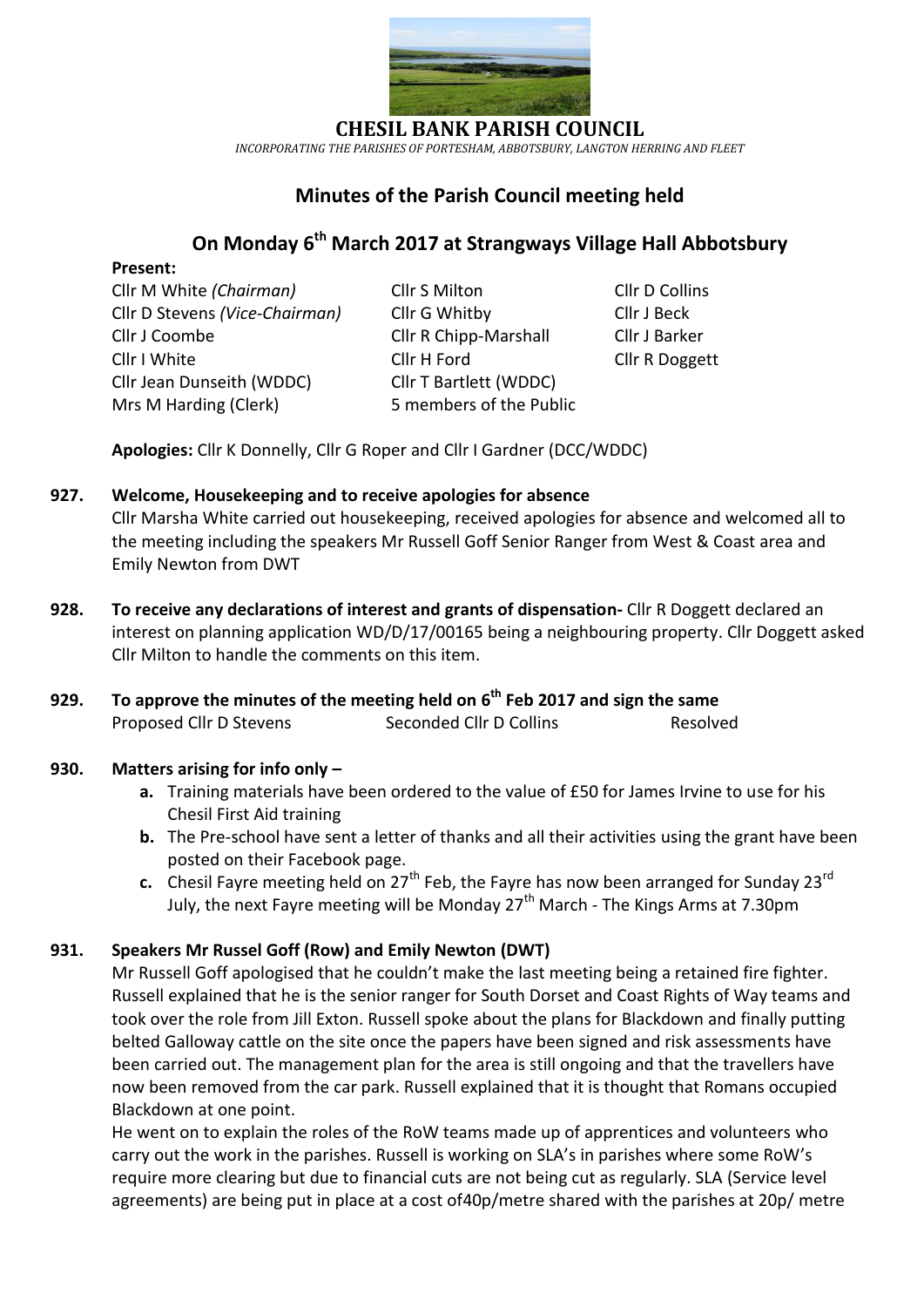## **CHESIL BANK PARISH COUNCIL**

#### *INCORPORATING THE PARISHES OF PORTESHAM, ABBOTSBURY, LANGTON HERRING AND FLEET*

each to have them cleared more regularly. This is optional should the PC wish to take this up and have identified a need.

RoW are now looking for further volunteering work creating walkabout leaflets. Also RoW are looking to change styles for gates to make some footpaths more accessible to any walkers especially those who walk with aids or are not able to climb styles. The cost of these would be borne by the PC but installed by RoW. The gates will cost in the region of £120 to £140 plus Vat depending on size. It will be up to the PC to decide if they wish to get involved.

Russell explained about the verges where there are red poles these are no cut areas due to Japanese Knotweed and the blue poles which are the conservation verges and have been planted with wild flowers etc. The verge cutting regime has been reduced; C & D cuts will be once in a growing season due to financial constraints and so far there have not been many complaints. Any volunteers are to contact Russell Goff if they are interested in getting involved with these projects. The PC can pass on his email.

Emily Newton- from DWT came to the meeting to speak to the PC about the Ridgeway project and volunteering to enhance wildlife and other opportunities. Emily is identifying green spaces that can ultimately become wildlife areas i.e. village greens, verges and areas in car parks. The scheme she is promoting is also looking at holding workshops to make bird and bat boxes and putting them in areas such as car parks, the Cemetery and similar locations. There is also an opportunity to gain a qualification as "Wildlife Champion" training in hedge laying, Grasslands, woodlands, planning law, butterflies, ponds and H & S. This is unique opportunity and this is being promoted in schools locally.

Emily also offered to come to events to promote surveying wildlife and their habitats. It was suggested that someone came to the Chesil Fayre and ran a workshop. Emily can also do talks on Bats as there are some very rare bats in this area. Cllr white will contact Emily to look at some of these options for Portesham Cemetery

Emily and Russell were thanked for their time to come and speak to the PC about these projects. They both left the meeting at 8pm

## **932. Democratic Forum for agenda items only-** none

## **933. Reports from the Parishes and confirm dates for the Annual Parish Assembly's**

## **i. Abbotsbury**

Cllr Stevens explained that a meeting of Abbotsbury Cllrs and Jerry Gerlach DCC Highways Project officer was held at the top of Abbotsbury Hill to discuss the issue of the incorrect white lining. Mr Gerlach agreed that the white lines should be reinstated to that prior to the resurfacing programme. Mr Gerlach now needed to speak to his line manager to confirm that this would happen. Cllr Stevens reported that the drain in front of the butchers is still blocked and the one at the top of Hands lane, Clerk will follow up. Date of the Annual Parish Assembly to be decided.

## **ii. Portesham- to confirm the finger post project with Dorset Ridgeway Project (GW)**

Cllr Whitby explained that he wished the PC to support the project to replace the finger posts in Front Street, Top of Portesham Hill and along Winters lane the project would fund 75% of the project a complete finger post costs £1500 to repair. This project was explained at the last PC meeting by James Sharpe. Cllr Whitby doesn't expect the project to cost the Parish much more than £500 in total

Proposed Cllr G Whitby Seconded Cllr J Beck Resolved Portesham Parish are looking at 15th May to hold their Annual Parish Assembly Cllr Beck had reported that dog mess is being dumped in the grit bins in Portesham and asked if they can be locked and a dog mess bin installed, it was explained that dog mess in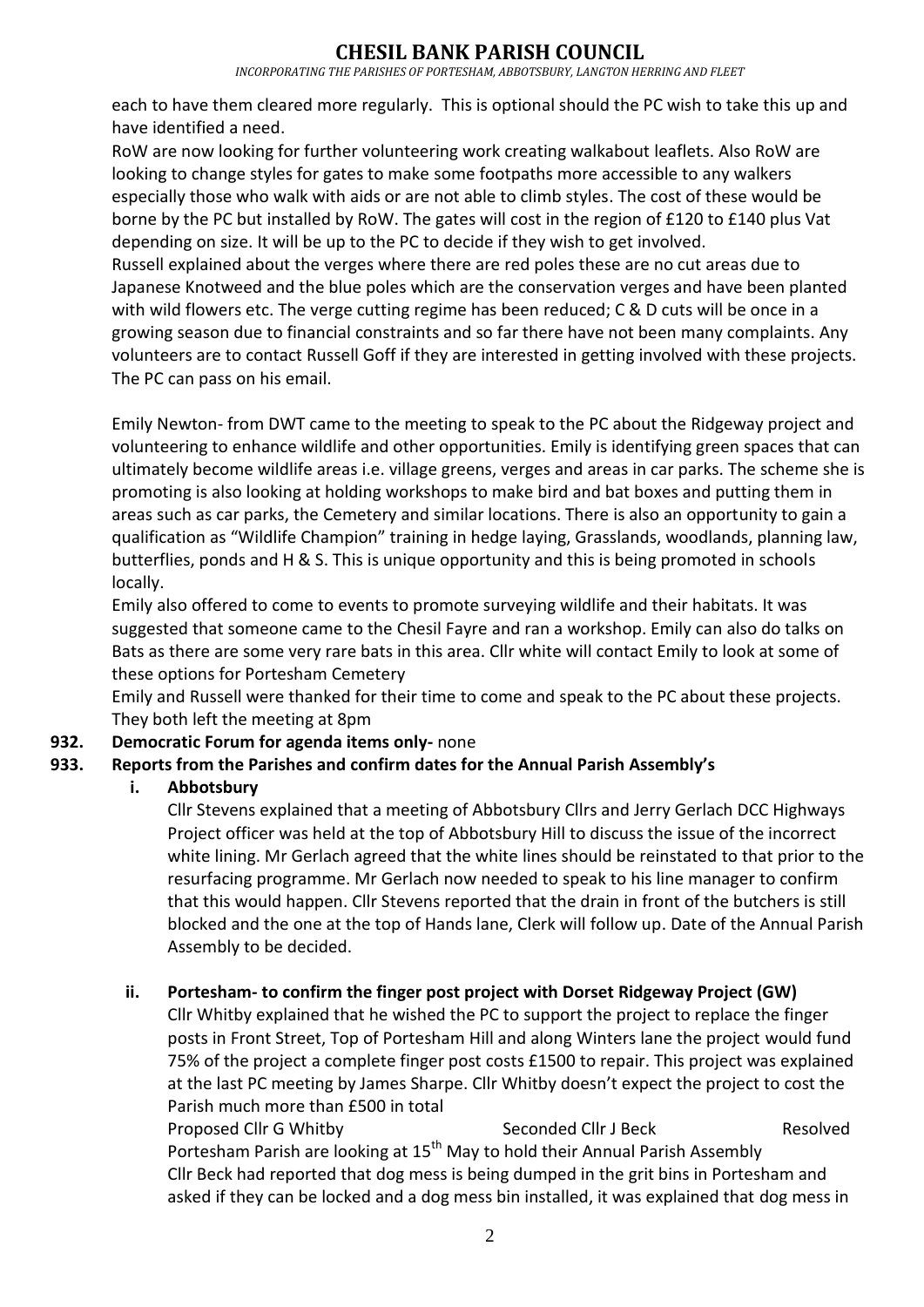## **CHESIL BANK PARISH COUNCIL**

*INCORPORATING THE PARISHES OF PORTESHAM, ABBOTSBURY, LANGTON HERRING AND FLEET*

the village is still an issue. Unfortunately in order to put this in place a bin would need to be purchased and an arrangement made with DWP to pay for the bin to be emptied at a cost to the PC to be investigated.

### **iii. Langton Herring**

The defib cabinet is faulty but we have been told this will not affect the defib from working so will be either repaired or replaced as still under warranty. Further defib training sessions will be booked. Annual Parish Assembly is booked for Weds  $12<sup>th</sup>$  April; the signage issue to stop vehicles from going down a private track is still ongoing as are the drainage issues. As reported at the last meeting the play area will require some repairs and painting as noted in the annual inspection and the notice board requires varnishing.

#### **iv. Fleet**

The over grown vegetation/hedge reported to enforcement has now been cut by a local; the parish meeting is yet to be arranged probably late April. There has been a large amount of fly tipping in Fleet because people can see the rubbish being left on private land. The area around Fleet gates has been cut back but this needs to be more regular.

#### **934. To consider all correspondence received for decision, consultation and information (see list)**

- **a.** The P & D working group were asked to look into the WDDC W&P local plan consultation which is due for comment by  $3^{rd}$  April, Cllr Whitby explained that he would be attending the sessions to view the plan at Chickerell on 9<sup>th</sup> March.
- **b.** The Communications group will be looking into fibre at Rodden after complaints from residents who are not going to receive the service.
- **c.** No meeting has been held at the Malthouse meadows site so this is on hold but public are encouraged to speak to the foreman when on site to ask questions if they wish.
- **d.** Planning training is available for Cllrs at WDDC on 5<sup>th</sup> April Clerk will attend
- **e.** DAPTC annual conference on 23rd March Clerk will attend
- **f.** Works to be done at the Lime Kiln Abbotsbury by RoW

#### **935. Finance**

#### **i. To consider receipts and payments**

| <b>Receipts</b>               |                        |        |
|-------------------------------|------------------------|--------|
| Grassby/Elgie                 | <b>Burial income</b>   | 485.00 |
| Chesil Bank Pre-school        | Donation for play area | 80.00  |
| Woods/Mentern                 | <b>Burial income</b>   | 100.00 |
| <b>Internet Cafe</b>          | <b>Takings</b>         | 18.00  |
| <b>Burial Income</b>          |                        | 385.00 |
| <b>Payments</b>               |                        |        |
| <b>HMRC</b>                   | <b>PAYE</b>            | 17.09  |
| Portesham VH                  | Hall hire              | 30.00  |
| <b>Wessex Ground Services</b> | Playing field contract | 81.50  |
| Strangways VH                 | Hall hire              | 15.00  |
| Ian Pritchard                 | <b>LH Grass</b>        | 236.25 |
| Gareth James                  | <b>Grass Contract</b>  | 284.70 |
| M Jolliffe                    | Cemetery & Churchyard  | 550.00 |
| W B Vincent                   | Abbotsbury Rec Ground  | 204.00 |
|                               |                        |        |